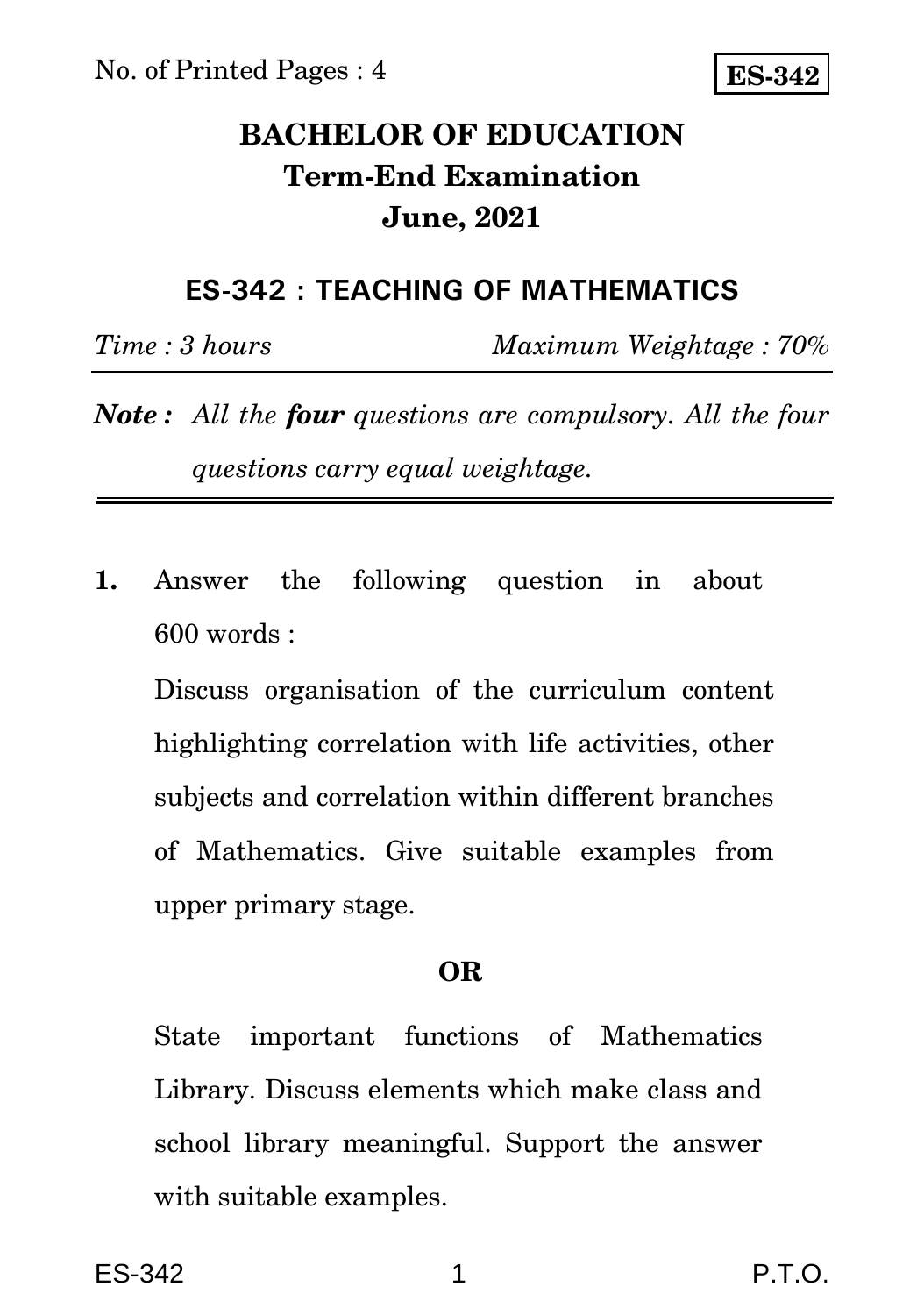**2.** Answer the following question in about 600 words :

Distinguish between Inductive and Deductive methods of teaching Mathematics. Develop a detailed lesson plan for teaching any *one* of the following topics for the relevant class :

- (a) Linear equations
- (b) Profit and loss
- **3.** Write short notes on any *four* of the following in about 150 words each :
	- (a) Objectives of teaching Mathematics
	- (b) Importance of Mathematics laboratory
	- (c) Principles of curriculum construction in **Mathematics**
	- (d) Steps of developing Achievement test
	- (e) Axioms and Postulates in Mathematics
	- (f) Techniques of developing students' interest in Mathematics

**4.** Answer the following question in about 600 words : Describe characteristics of multiple choice questions. Develop six multiple choice questions with four options on Algebra to achieve relevant objectives at Secondary stage.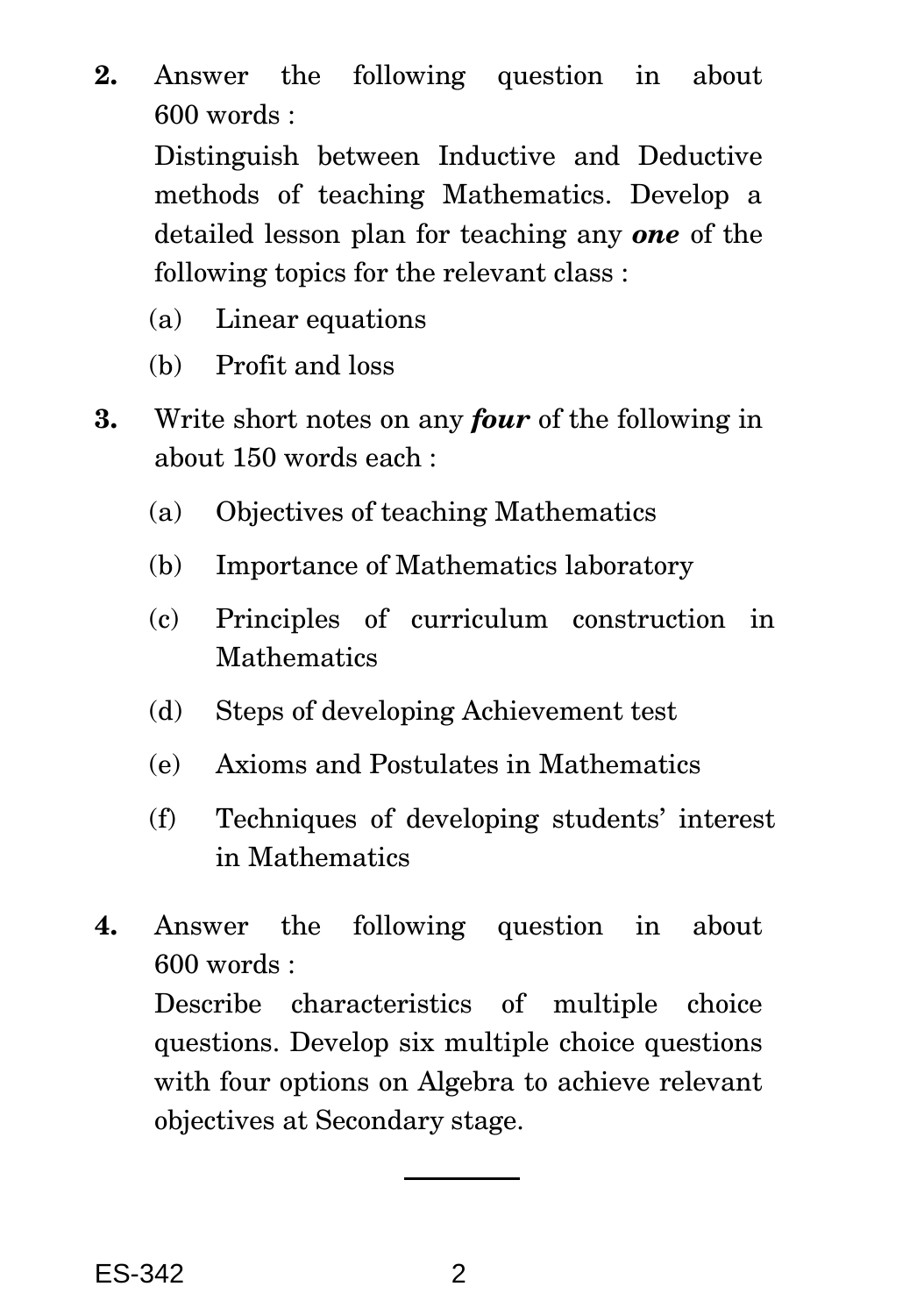# ई.एस.- $342$

# शिक्षा में स्नातक उपाधि कार्यक्रम सत्रांत परीक्षा जून, 2021

ई.एस.-342: गणित अध्यापन

समय : 3 घण्टे अधिकतम भारिता : 70% नोट : सभी चारों प्रश्न अनिवार्य हैं । सभी चारों प्रश्नों की भारिता समान है ।

निम्नलिखित प्रश्न का उत्तर लगभग 600 शब्दों में दीजिए:  $\mathbf{1}$ . पाठ्यचर्यात्मक विषय-वस्तु के संगठन की चर्चा जीवन के क्रियाकलापों के साथ सहसम्बन्ध, अन्य विषयों से तथा गणित की विविध शाखाओं के बीच सहसम्बन्ध को उद्धृत करते हुए कीजिए । उच्च प्राथमिक स्तर से उचित उदाहरण दीजिए ।

#### अथवा

गणित पुस्तकालय के महत्त्वपूर्ण प्रकार्यों का उल्लेख कीजिए । उन घटकों की चर्चा कीजिए जो कक्षा एवं विद्यालय पुस्तकालय को अर्थपूर्ण बनाते हैं । अपने उत्तर की उचित उदाहरणों से पुष्टि कीजिए ।

P.T.O.